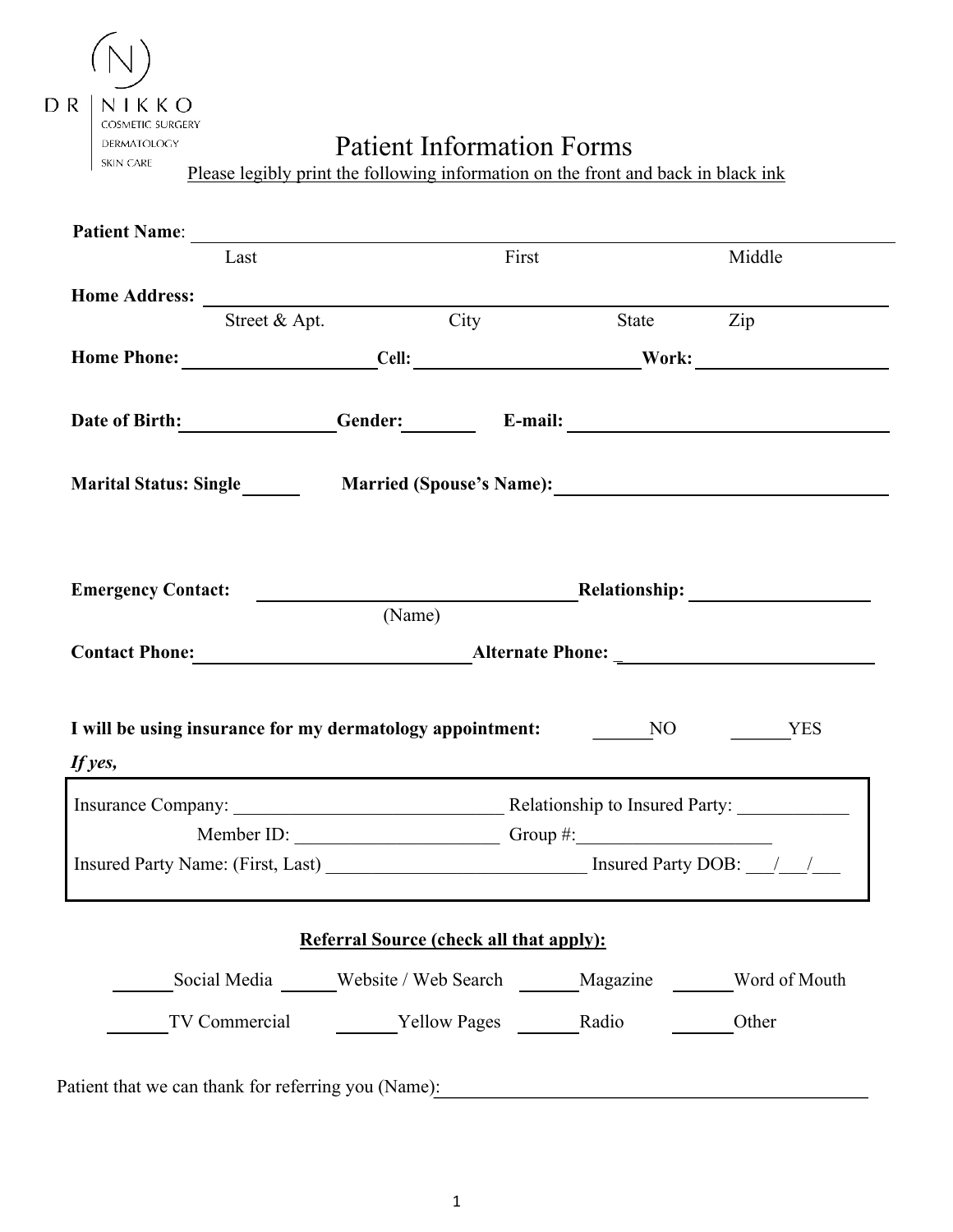### **CANCELLATION AND NO SHOW POLICY EFFECTIVE 09/27/2019**

In order to provide the highest quality of care to our patients, we have established a formal, "Cancellation & No Show Policy." This is intended to increase physician and staff productivity, to improve timely access to all patients, and to reduce/eliminate empty slots in the appointment schedule.

**To reserve an AESTHETIC PROCEDURE** appointment we require a *\$50 reservation deposit, in which, will go towards your service.*

We understand there may be circumstances that require you to cancel an appointment; however we require that you notify our office *at least 48 hours* in advance to avoid charges.

In the event you are unable to make it your appointment and either cancel or no show within the 48 hours, you will lose your reservation deposit and will be charged accordingly for future appointment.

Patient Name (print) Patient Signature Date

# **Nikko Dermatology & Cosmetic Surgery Center Authorization for and Release of Photographs and Videos**

I authorize Anthony Nikko, M.D. and his associates the right to use photographs and videos of myself for my professional medical purposes deemed appropriate, including, medical purposes related to the case, before and after photographs for patients to view in the office, Nikko Dermatology and Cosmetic Surgery Center website and all outlets of Social Media. I understand my name will be kept private and confidential, unless I authorize.

I understand Dr. Anthony Nikko M.D. is not obligated to make use of the rights to set forth herein. I also understand that I will not be entitled to monetary payment or any other consideration as a result of any use of these images.

I DECLINE for all of my images to be posted/shared

I AUTHORIZE for my images to be posted/shared

\_\_\_I AUTHORIZE for my images to be posted/shared with the exception of my entire face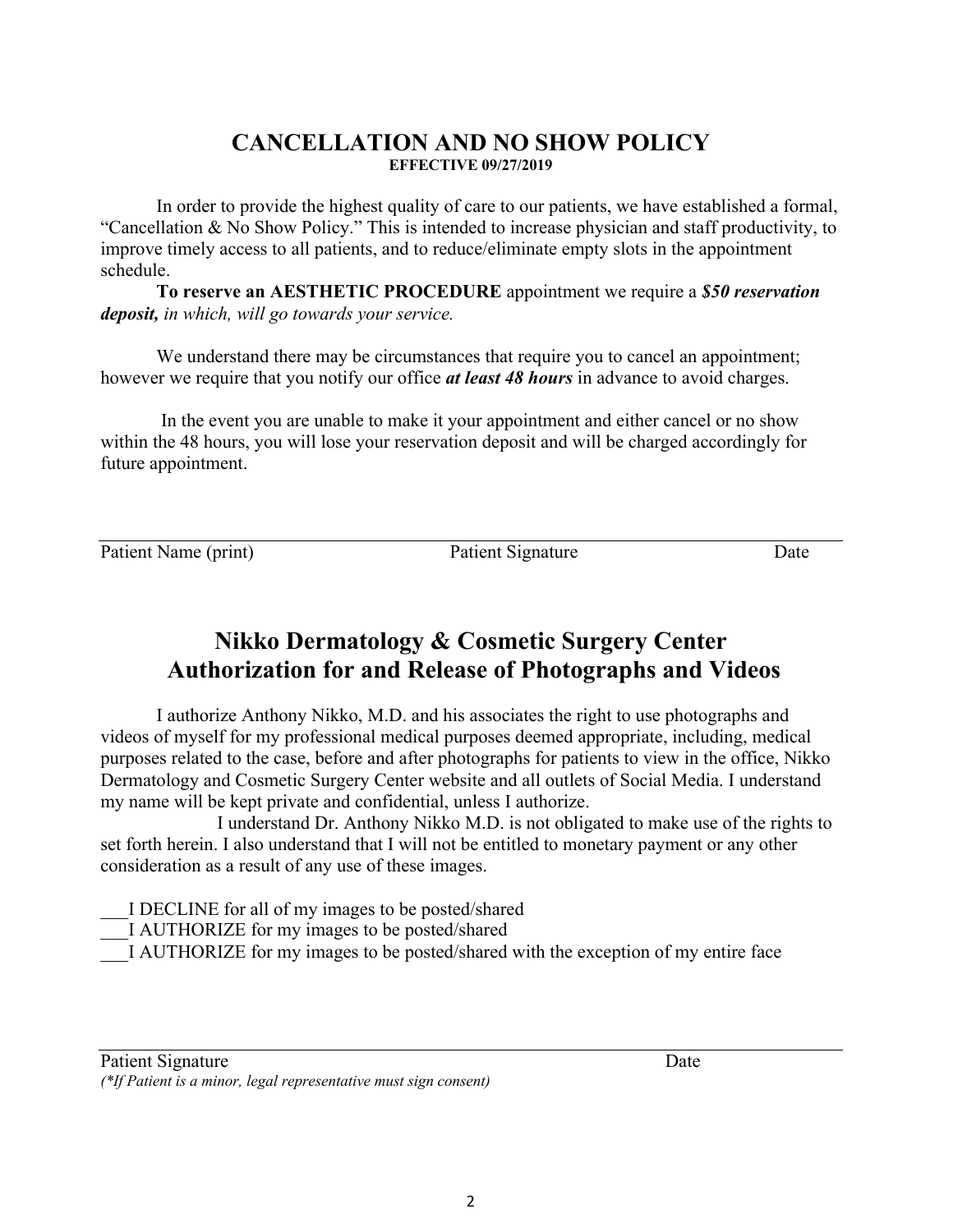### **Please check "Yes" or "No" for the following questions:**

|                                                                                                     | N <sub>O</sub> | <b>YES</b> |
|-----------------------------------------------------------------------------------------------------|----------------|------------|
|                                                                                                     |                |            |
| Have you ever been diagnosed with <b>Hepatitis</b> ?<br>If so, CIRCLE which: Hepatitis A B C        | NO             | <b>YES</b> |
| Do you have or have you been exposed to the HIV virus?                                              | NO.            | <b>YES</b> |
| Do you have a problem with excessive sweating?                                                      | N <sub>O</sub> | <b>YES</b> |
| Please list the cosmetic procedures, skin care and/or dermatology treatments you are interested in: |                |            |
| ,我们也不会有什么。""我们的人,我们也不会有什么?""我们的人,我们也不会有什么?""我们的人,我们也不会有什么?""我们的人,我们也不会有什么?""我们的人                    |                |            |
| First day of last period: Number of Pregnancies: Number of Pregnancies:                             |                |            |
| What pharmacy would you like to add for prescriptions?                                              |                |            |
|                                                                                                     |                |            |
|                                                                                                     |                |            |

*I have received this office's Notice of Privacy Practices, which explains how my medical information will be used and disclosed. I understand that I am entitled to receive a copy of this document.*

*I fully understand that I am financially responsible for ALL medical services provided to me at the time of service.*

| <b>Patient Signature</b>                                         | Date |
|------------------------------------------------------------------|------|
| (*If Patient is a minor, legal representative must sign consent) |      |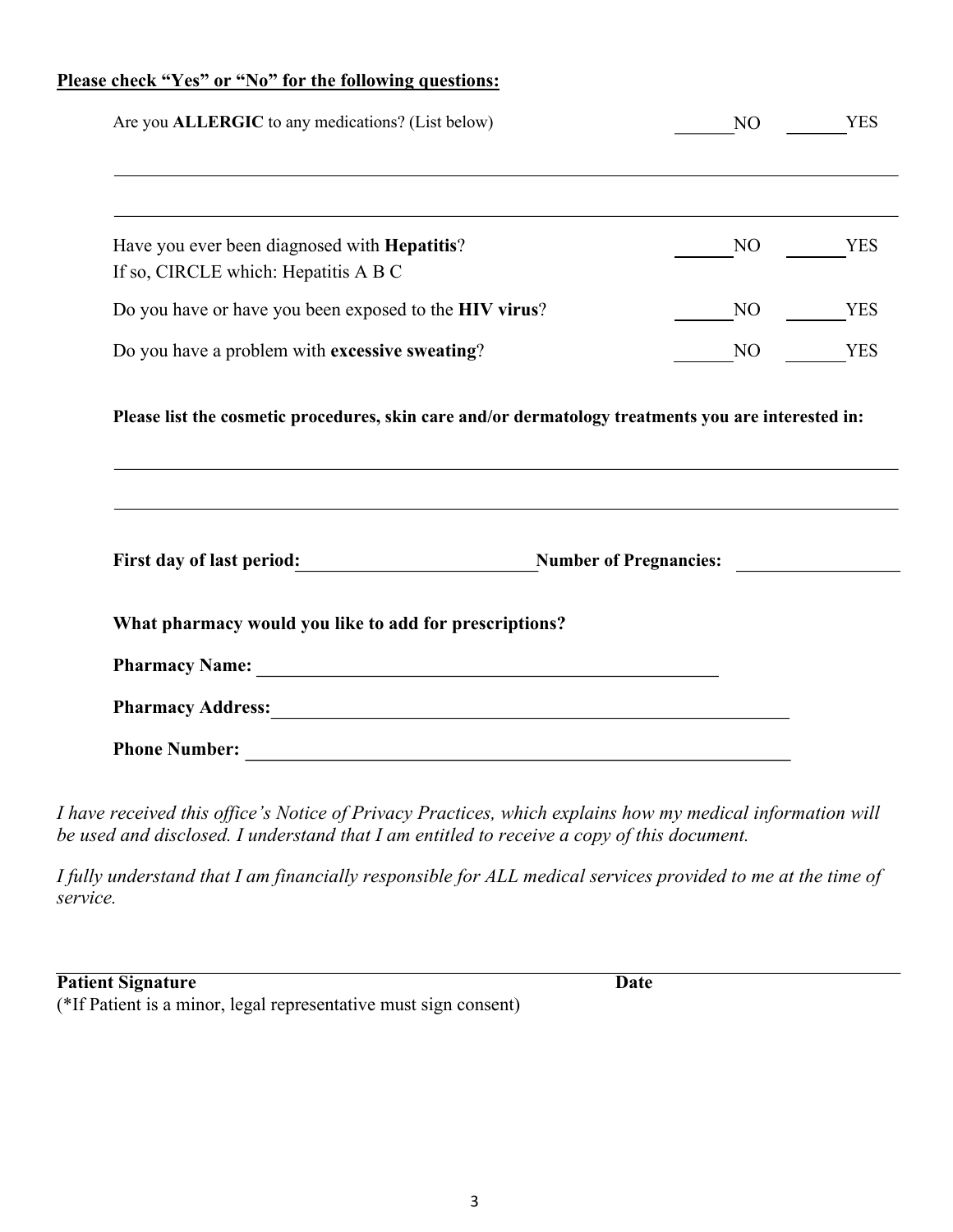# HIPPA Privacy Rule

In general, the HIPPAA privacy rule gives individuals the right to request a restriction on uses and disclosures of their protected health information. The individual is also provided the right to request that communications be made in a confidential manner.

## **I wish to be contacted in the following manner (check all that applies):**

- □ \* HOME Telephone Number:
	- $\Box$  O.K. to leave message with detailed information (e.g., appointment reminders)
	- $\Box$  Leave message with call-back number ONLY
- □ \* CELLULAR Telephone Number:
	- $\Box$  O.K. to leave voice/text message with detailed information (e.g., appointment reminders)
	- □ Leave voice/text message with call-back number ONLY
- □ \* WORK Telephone Number:
	- $\Box$  O.K. to leave message with detailed information (e.g., appointment reminders)
	- $\Box$  Leave message with call-back number ONLY

\*(Please check at least one) at the above number(s), you authorize our office to speak with:

- □ Emergency contact listed
- □ Patient only
- $\Box$  Patient and/or other authorized person(s)

Please list name(s) below:

#### **Patient Signature** Date

(\*If Patient is a minor, legal representative must sign consent)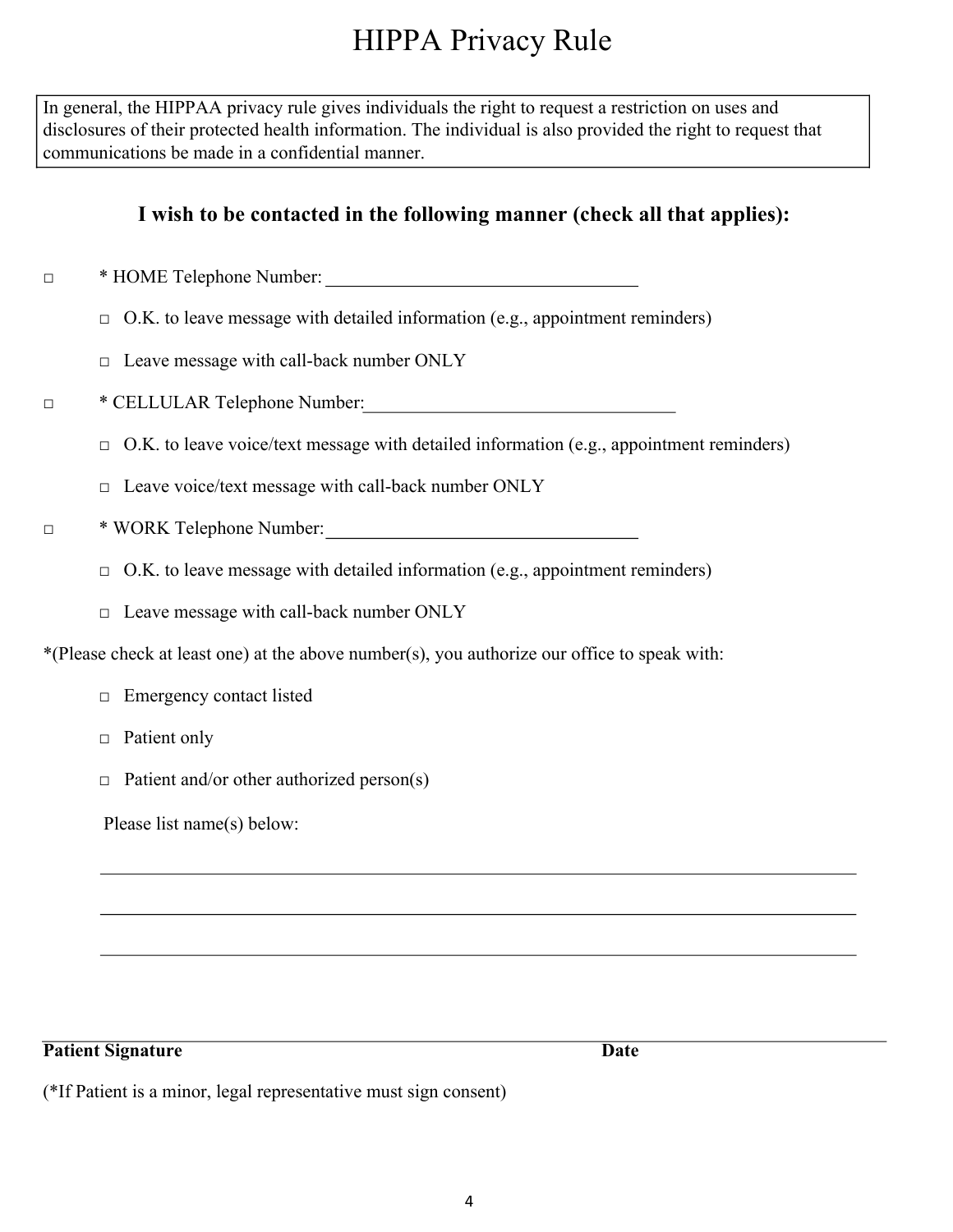| D R. | NIKKO<br>COSMETIC SURGERY |  |  |
|------|---------------------------|--|--|
|      | DERMATOLOGY               |  |  |
|      | <b>SKIN CARE</b>          |  |  |

| <b>NAME:</b><br><u> 1989 - Johann Barbara, martin din bashkar (b. 1989)</u> |                                                                                                                                                    | DATE: $\frac{1}{\sqrt{2}}$                                                                                             |
|-----------------------------------------------------------------------------|----------------------------------------------------------------------------------------------------------------------------------------------------|------------------------------------------------------------------------------------------------------------------------|
| DATE OF BIRTH: $\frac{1}{\frac{1}{2}}$                                      | Name I prefer to be called:                                                                                                                        |                                                                                                                        |
| <b>PAST MEDICAL HISTORY</b> (Please circle all that apply)                  |                                                                                                                                                    |                                                                                                                        |
| Anxiety                                                                     | End Stage Renal Disease                                                                                                                            | Leukemia or Lymphoma                                                                                                   |
| Depression                                                                  | <b>Hearing Loss</b>                                                                                                                                | <b>Radiation Treatment</b>                                                                                             |
| Arthritis                                                                   | Heart Attack/Stroke                                                                                                                                | Pacemaker                                                                                                              |
| Artificial Joints                                                           | Hepatitis B or C                                                                                                                                   | Cancer:                                                                                                                |
| Diabetes                                                                    | <b>HIV/AIDS</b>                                                                                                                                    | Other:                                                                                                                 |
| None of the Above                                                           |                                                                                                                                                    |                                                                                                                        |
| PAST SKIN DISEASE HISTORY (Please circle all that apply)                    |                                                                                                                                                    |                                                                                                                        |
| Acne                                                                        | Dry Skin                                                                                                                                           | Poison Ivy                                                                                                             |
| <b>Actinic Keratoses</b>                                                    | Melanoma                                                                                                                                           | Vitiligo                                                                                                               |
| Pancreatic Mole                                                             | Asthma                                                                                                                                             | Hayfever/Allergies                                                                                                     |
| Eczema                                                                      | Flaking or Itchy Scalp                                                                                                                             | Psoriasis                                                                                                              |
| Basal Cell Carcinoma                                                        | Squamous Cell Carcinoma                                                                                                                            | Melanoma                                                                                                               |
| None of the Above                                                           |                                                                                                                                                    |                                                                                                                        |
| <b>PAST SURGICAL HISTORY</b> (Please circle all that apply)                 |                                                                                                                                                    |                                                                                                                        |
| Heart Valve Replacement                                                     | Skin Biopsy                                                                                                                                        | Melanoma Surgery                                                                                                       |
| Squamous Cell Carcinoma Surgery                                             | Basal Cell Carcinoma Surgery                                                                                                                       | Lumpectomy                                                                                                             |
| Masectomy                                                                   | Joint Replacement                                                                                                                                  | Cosmetic surgery                                                                                                       |
|                                                                             | None of the above                                                                                                                                  |                                                                                                                        |
|                                                                             |                                                                                                                                                    |                                                                                                                        |
| Do you wear Sunscreen? Yes No                                               |                                                                                                                                                    |                                                                                                                        |
| If Yes, what SPF?                                                           | how often?<br>daily<br>sometime                                                                                                                    | only at the beach                                                                                                      |
| <b>FAMILY HISTORY</b> (Please circle all that apply)                        |                                                                                                                                                    |                                                                                                                        |
|                                                                             | □ Do you have an immediate family history of melanoma? Yes or No. If yes (Mother Father Sister Brother or Child)                                   |                                                                                                                        |
|                                                                             | $\Box$ Are there any pertinent or major skin problems that run in your family?                                                                     |                                                                                                                        |
|                                                                             |                                                                                                                                                    |                                                                                                                        |
| <b>SOCIAL HISTORY:</b>                                                      |                                                                                                                                                    |                                                                                                                        |
|                                                                             | $\Box$ Currently Smokes? Yes or No, if yes- how many Cigarette a day, for how many year?                                                           |                                                                                                                        |
| $\Box$ Alcohol? Yes or No, if yes, how many drinks daily?                   |                                                                                                                                                    | the contract of the contract of the contract of the contract of the contract of the contract of the contract of        |
| $\Box$ Are you on any kind of diet? Yes or No, If yes what diet?            |                                                                                                                                                    |                                                                                                                        |
| $\Box$ What is your current and/or former occupation?                       |                                                                                                                                                    |                                                                                                                        |
| $\Box$ What type of outdoor activities, if any, do you participate in?      |                                                                                                                                                    | <u> 1989 - Johann Stoff, deutscher Stoffen und der Stoffen und der Stoffen und der Stoffen und der Stoffen und der</u> |
|                                                                             |                                                                                                                                                    |                                                                                                                        |
|                                                                             | $\Box$ Do you have any children or pets?                                                                                                           |                                                                                                                        |
| $\Box$ With whom, if anyone, do you live?                                   | $\Box$ With whom, if anyone, do you live?<br>$\Box$ Where do you live (generally speaking: what town or city or county, assisted living facility)? |                                                                                                                        |
|                                                                             |                                                                                                                                                    |                                                                                                                        |
|                                                                             |                                                                                                                                                    |                                                                                                                        |

 $\Box$  Are you currently using any dermatology lotion for skin care? Yes or No, if yes what product?

 $\Box$  Are you interested in cosmetic surgery? Yes or No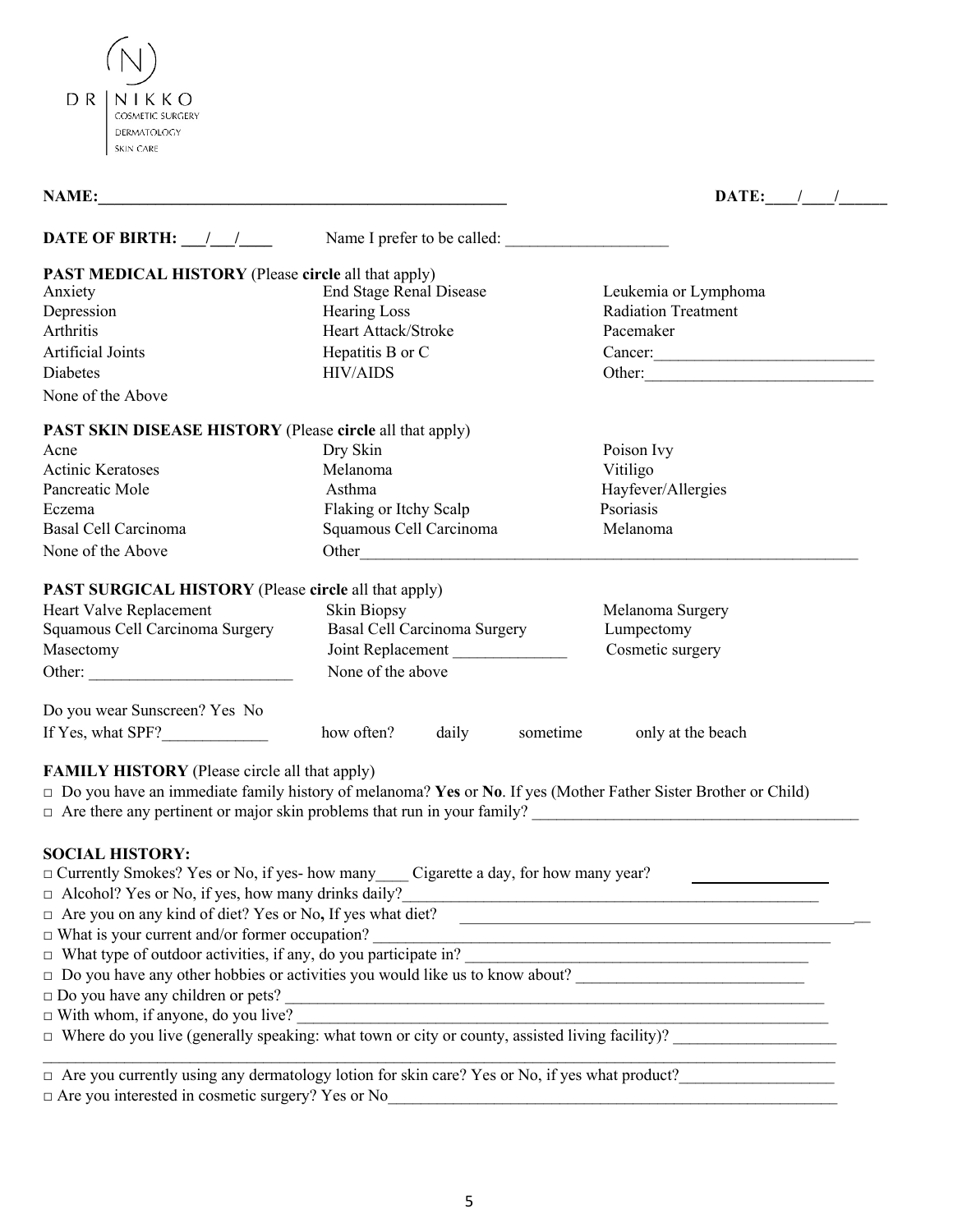#### **MEDICATIONS (**Please List any medications, including vitamins and supplements, doses & frequencies, tablet or liquid)

| <b>Medications</b> | <b>Doses</b> | <b>Directions</b> |
|--------------------|--------------|-------------------|
|                    |              |                   |
|                    |              |                   |
|                    |              |                   |
|                    |              |                   |

**\_\_\_\_\_\_\_\_\_\_\_\_\_\_\_\_\_\_\_\_\_\_\_\_\_\_\_\_\_\_\_\_\_\_\_\_\_\_\_\_\_\_\_\_\_\_\_\_\_\_\_\_\_\_\_\_\_\_\_\_\_\_\_\_\_\_\_\_\_\_\_\_\_\_\_\_\_\_\_\_\_\_\_\_\_\_\_\_\_\_\_\_\_\_\_\_\_\_\_**

 $\mathcal{L}_\text{max} = \frac{1}{2} \sum_{i=1}^n \mathcal{L}_\text{max} = \frac{1}{2} \sum_{i=1}^n \mathcal{L}_\text{max} = \frac{1}{2} \sum_{i=1}^n \mathcal{L}_\text{max} = \frac{1}{2} \sum_{i=1}^n \mathcal{L}_\text{max} = \frac{1}{2} \sum_{i=1}^n \mathcal{L}_\text{max} = \frac{1}{2} \sum_{i=1}^n \mathcal{L}_\text{max} = \frac{1}{2} \sum_{i=1}^n \mathcal{L}_\text{max} = \frac{1}{2} \sum_{i=$ 

#### **ALLERGIES TOP MEDICATIONS (**Please list any medication allergies and the **type of reaction** that occurred**)**

**PHARMACY (**Please provide the pharmacy name, phone#, and address)

PRIMARY CARE DOCTOR: **WE REFERRING DOCTOR:** 

**DERMATOLOGY ALERTS** (Please **circle** any of these important alerts if they apply to you)

Allergy to topical antibiotic Rapid heartbeat with epinephrine Allergy to adhesive Allergy to Lidocaine

Artificial heart valve Defrillator Artificial joints within last 2 years Pacemaker Premedication prior to procedures Pregnant, planning or nursing Blood thinners Other:



**PLEASE DETAIL THE REASON FOR TODAY'S VISIT**

 **Problem: \_\_\_\_\_\_\_\_\_\_\_\_\_\_\_\_\_\_\_\_\_\_\_\_\_\_\_\_\_\_\_\_\_\_\_\_\_\_**

**Quality:** Symptomatic Itch bleed tender scaly rough darker enlarging

| <b>Severity:</b> | mild | moderate | severe |
|------------------|------|----------|--------|
|                  |      |          |        |

**\_\_\_\_\_\_\_\_\_\_\_\_\_\_\_\_\_\_\_\_\_\_\_\_\_\_\_\_\_\_\_\_\_\_\_\_\_\_\_\_\_\_\_\_\_**

**Duration:** How Long?

#### **Previous Treatments:**

(Lotions, OTC, Prescription or other?)

**What makes it better or worse? \_\_\_\_\_\_\_\_\_\_\_\_\_\_\_\_\_\_**

**Do you have any other rashes?** YES or NO **Do you have any problems with allergy or your immune system?** YES or NO **Do you have any stress?** YES or NO, If yes, how significant? **Do you have problems with scarring?** YES or NO **Do you have problems with bleeding?** YES or NO